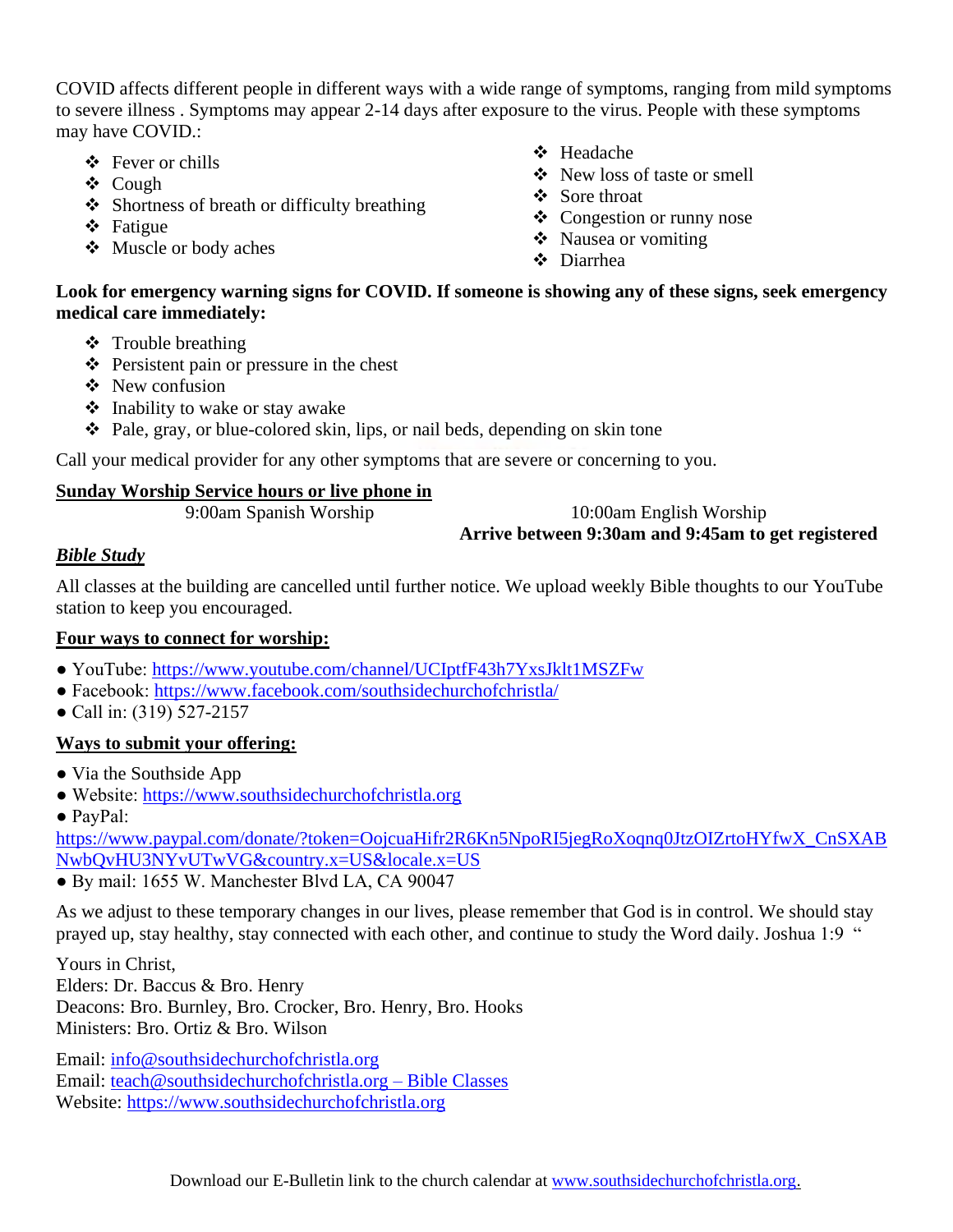## Southside Church of Christ May 22, 2022



You are our honored guests, and we are so glad you are a part of our worship services. We hope you will find our worship experience today a source of refreshment as you continue your journey. We hope you will have fond memories of the time we have

spent together. If you are a member of the community, we hope we will soon have the opportunity to meet you and hope that the spirit of God is evident among us to cause you to return.

# **CHURCH NOTES**

## ATTENTION! ATTENTION!

Members, family, and friends please arrive between 9:30 to 9:45am for check-in for worship service that begins at 10am. This will allow our attendance team to get you registered. If this is your first time returning to in house worship, please provide your vaccination card (one-time only) to get you up in our system.

\*\*\*\*\*\*\*\*\*\*\*\*\*\*\*\*\*\*\*\*\*\*\*\*\*\*\*\*

The leadership is asking members to contact the church office if you are sick and shut-in, need assistance or have moved your membership to/from another local congregation.

\*\*\*\*\*\*\*\*\*\*\*\*\*\*\*\*\*\*\*\*\*\*\*\*\*\*\*\*

## **Update To Building Renovation**

We continue working with the Los Angeles Department of Building and Safety to get things back on track. Please continue to support this effort. with small amount or are a large amount of funds, give what you can with a "glad heart." God will bless our efforts.

\*\*\*\*\*\*\*\*\*\*\*\*\*\*\*\*\*\*\*\*\*\*\*\*\*\*\*\*

## **Southside Church of Christ / CCCI Food Giveaway**

Every Saturday at 10:30am in the Southside parking lot. This program serves the community but especially members of Southside with a weekly food giveaway (while supplies last).

\*\*\*\*\*\*\*\*\*\*\*\*\*\*\*\*\*\*\*\*\*\*\*\*\*\*\*\*

•Pray for all of those who are sick in mind, body, and spirit.

•Pray for those who are bereaved.

•Pray for our youth.

•Pray for one another.

•Pray that the Church as a whole will radiate God's love to light this dark world.



## **Congratulations Graduates of 2022**

**Cailyn Crocker** University of California - Berkeley

> **Antoine Henry** University of Las Vegas

**Mercedes Ortiz** Mount Saint Mary's University – Los Angeles



Check out our website and view the available videos on "What you must do to be saved." Please feel free to give

us a call after viewing the videos, to set up an appointment to answer any questions. You can also, subscribe and view our other videos on YouTube. Type in Southsidechurchofchristla in the search bar then subscribe to the channel.

\*\*\*\*\*\*\*\*\*\*\*\*\*\*\*\*\*\*\*\*\*\*\*\*\*\*\*

Southside join in on the weekly spiritual chats in the app. It is an opportunity to hear from your brothers and sisters and get to know your family just a little better. Get the app today. Go to our website [www.southsidechurchofchristla.org](http://www.southsidechurchofchristla.org/) in the calendar section and get the instructions for the APP. \*\*\*\*\*\*\*\*\*\*\*\*\*\*\*\*\*\*\*\*\*\*\*\*\*\*\*

Are you at a lost for a gifts for that special someone or just need something to listen to on that long trip? The Multi-Media Ministry has CD's from the Acapella group " Revelation" at \$15 ea. Contact Sonia Hooks to reserve a copy.

## *Our Deepest Sympathy*

To Arthur & Jewel Henry and Family on the passing of their oldest son, Arthur Jr. Services are pending.

## **Condolences:**

Arthur & Jewel Henry & Family c/o Southside Church of Christ 1655 W Manchester Ave Los Angeles, CA 90047